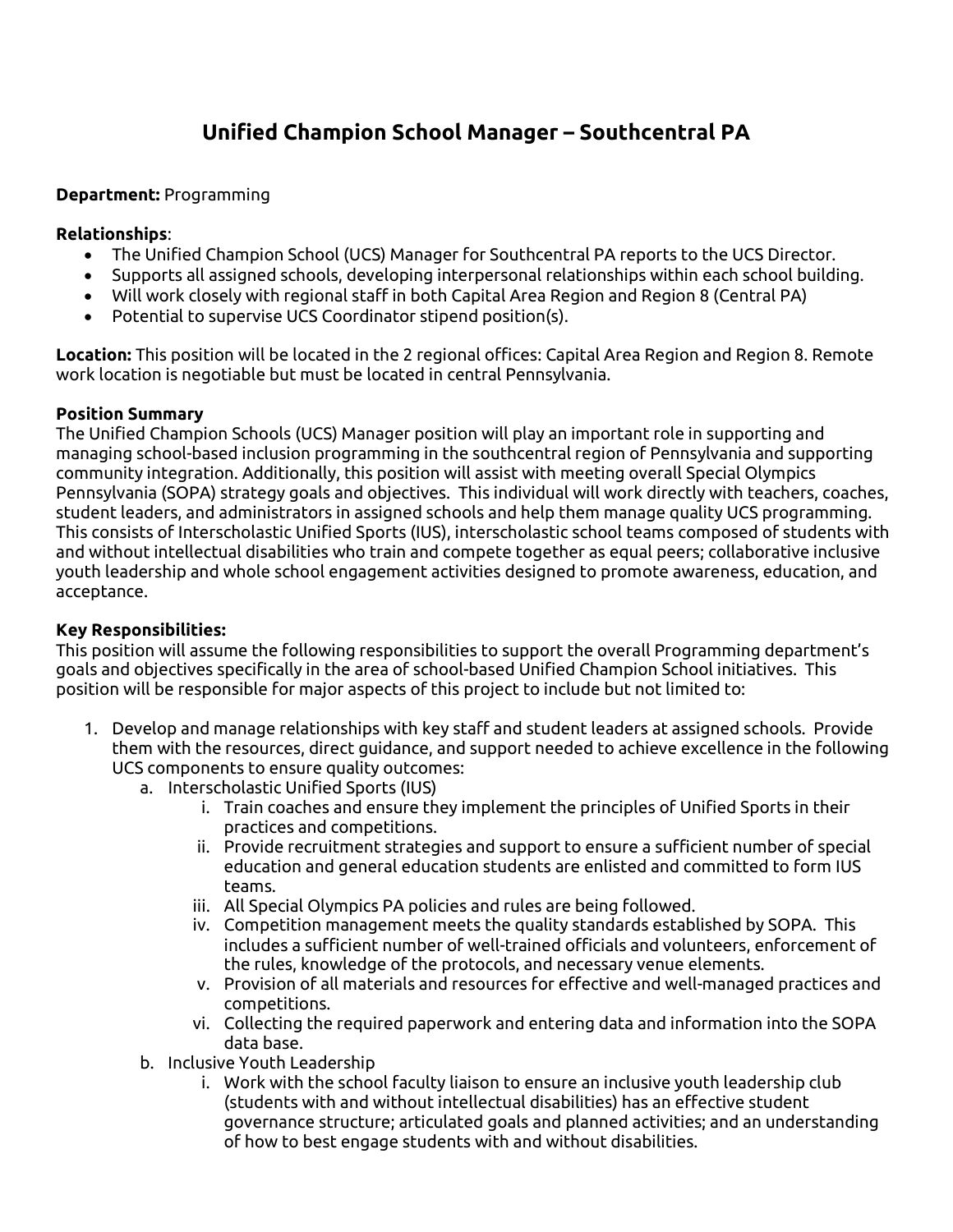- ii. Provide guidance and resource support to ensure the UCS program objectives are being met.
- c. Whole School Engagement Activities
	- i. Ensure the school is doing a minimum of two and preferably three school-wide engagement activities led by students which promote education and awareness about inclusion, social justice through sports, anti-bullying, and other school-climate focus areas.
	- ii. Provide the necessary guidance, resources, and materials for successful outcomes.
	- iii. Have the inclusive youth leadership club conduct these activities with other groups in the school such as the student council.
- d. School Sustainability
	- i. Engage the inclusive youth leadership club in a fundraising activity to support UCS such as a Cool Schools Polar Plunge.
	- ii. Help develop plans to meet an established goal by enlisting the involvement of other students and groups throughout the school.
	- iii. Share registration materials and actively promote ideas and best practices.
- 2. Community Integration
	- a. Create/update resource materials on a yearly basis to include transition between grade levels as well as from school to community program.
	- b. Work with SOPA Regional staff and local program volunteers to develop local transition plans in line with the SOPA Strategic Plan.
	- c. Develop tracking system and report out bi-annually.
- 3. Fulfill the following additional responsibilities for Special Olympics PA and UCS:
	- a. Grant reporting
		- i. Manage monthly UCS grant report.
	- b. Expense/Budget management
		- i. All expenses will be filed with SOPA and appropriate grants.
	- c. Other duties as assigned

## **Qualifications**:

- Project management experience with proven ability to work and collaborate in diverse environments; ability to multi-task and meet deadlines in a fast-paced, ever-changing environment
- Ability to work and communicate effectively with teachers and high school students with and without intellectual disabilities
- Demonstrated successful experience motivating, leading, and engaging teachers and students
- An understanding and background in sports management and inclusion programming
- Excellent presentation and communication skills, both verbal and written
- Strong computer skills, proficient in use of Microsoft Office software
- Bachelor's degree in education, sports management, leadership or related field preferred, but not required
- Experience working in school-based environments or programs is beneficial
- Willing to chaperone youth with and without intellectual disabilities
- Willingness to travel primarily throughout western Pennsylvania

### **Minimum Requirements:**

- Position is professional, full-time, non-exempt with benefits
- Flexible schedule to include limited nights and weekends with overnight travel as needed to support initiatives
- Have own reliable transportation, good driving history, and valid driver's license
- Criminal history check and fingerprinting is required of all SOPA employees during the course of their employment. Your employment is conditional, pending the results of the background check.
- Must be fully vaccinated for COVID-19 (i.e., at least 2 weeks after last dose) and, if hired, present proof of vaccination by start date.